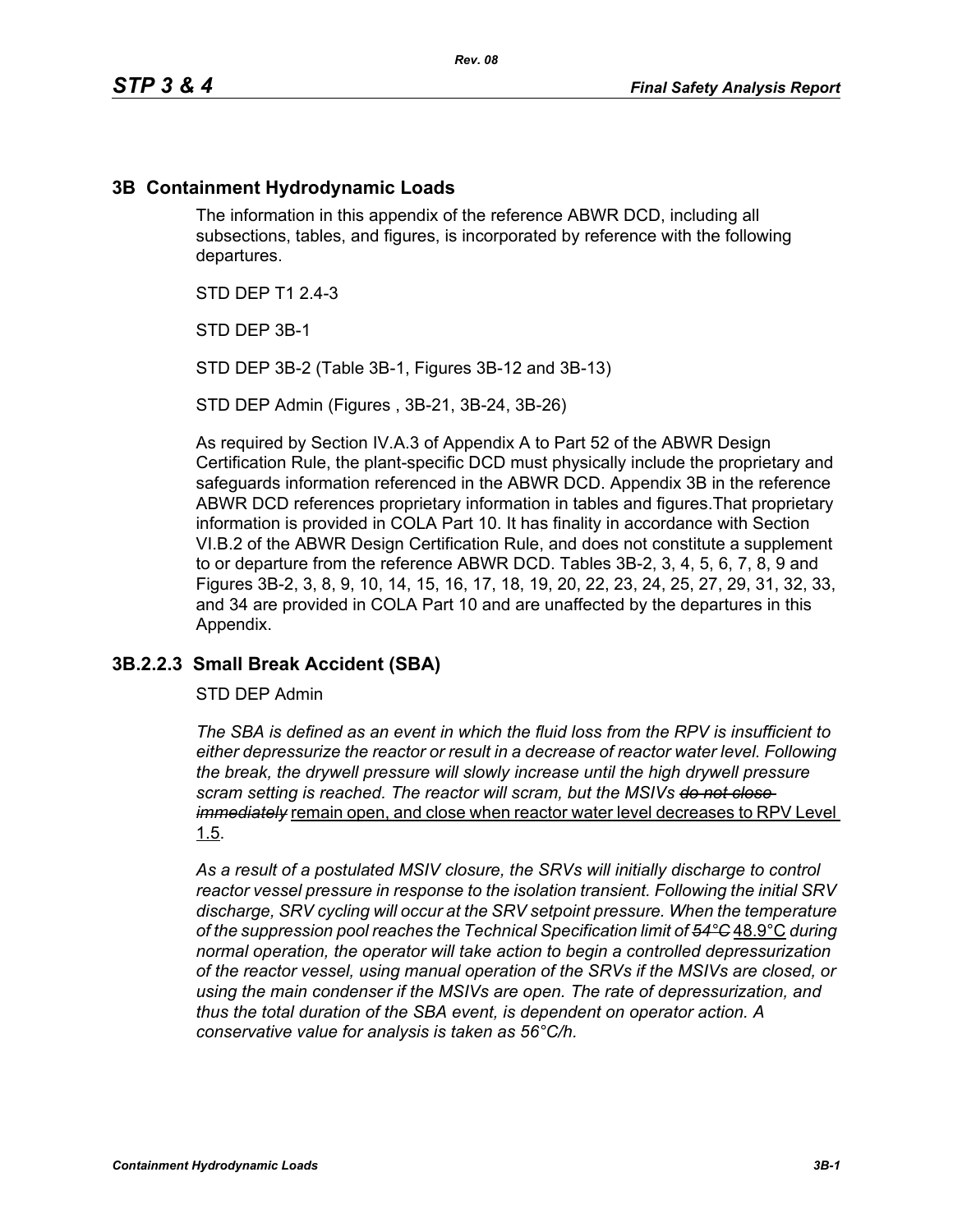# **3B.3.3 Quencher Condensation Performance**

STD DEP Admin

*Recent studies, subsequent to the issuance of NUREG-0783, conclude that steady steam flow through quencher devices (like the X-quencher) is expected to be a stable and smooth condensation process over the full range of pool temperature up to saturation. It is also concluded that the condensation loads for stem discharge* from Xquencher are *less than the loads from equivalent straight pipes.* Figure 3B-8 shows typical pressure amplitudes due to condensation of steam from X-quenchers. *These recent studies are described and discussed in Reference 3B-5.*

# **3B.4.2.1 Pool Boundary Loads**

STD DEP 3B-2

#### *ABWR Pool Swell Loads*

*ABWR pool swell response calculations to quantify pool swell loads were based on a simplified, one dimensional analytical model*. The model was qualified against test data from the Pressure Suppression Test Facility (PSTF) for a 1/3- scaled Mark III pressure suppression system geometry. The methodology is similar to*, same as that reviewed and accepted by the staff (NEDE-21544P/NUREG-0808) for application to Mark II plants*. *This analytical model was qualified against Mark II full-scale test data*. *The ABWR* pressure suppression system *design* is similar to the Mark III design. The main difference is the smaller gas space above the suppression pool in the ABWR. This difference is accounted for in the analytical model for the pressure suppression system. *utilizes a confined wetwell airspace similar to that in Mark II design, but its vent system design is quite different than that in Mark II design. The ABWR vent system design utilizes horizontal vents similar to that in Mark III design. Therefore, recognizing this difference in vent system design, additional studies comparing model against Mark III horizontal vent test data were performed to assure adequacy of the model for application to ABWR.*

#### *Model Vs. Mark III Horizontal Vent Test Data*

Test data used to qualify the analytic model was taken from 1/3-scale tests for a Mark III geometry. The submergence to pool width ratio was representative of conditions in an ABWR. The GOTHIC code was used to model the Mark III tests. The model was designed to bound the test data. The test data used in the model comparison, and the modeling approach, are fully described in Reference 3B-17. *Model input/ assumptions used in predicting Mark III test data for model comparison were the same as prescribed in NEDE-21544P. Mark III horizontal vent system features were modeled in the following manner:* The major modeling assumptions were:

- *Pool swell water slug was approximated by a consistent thickness equal to top vent submergence*
- The wetwell is represented by a subdivided one-dimensional model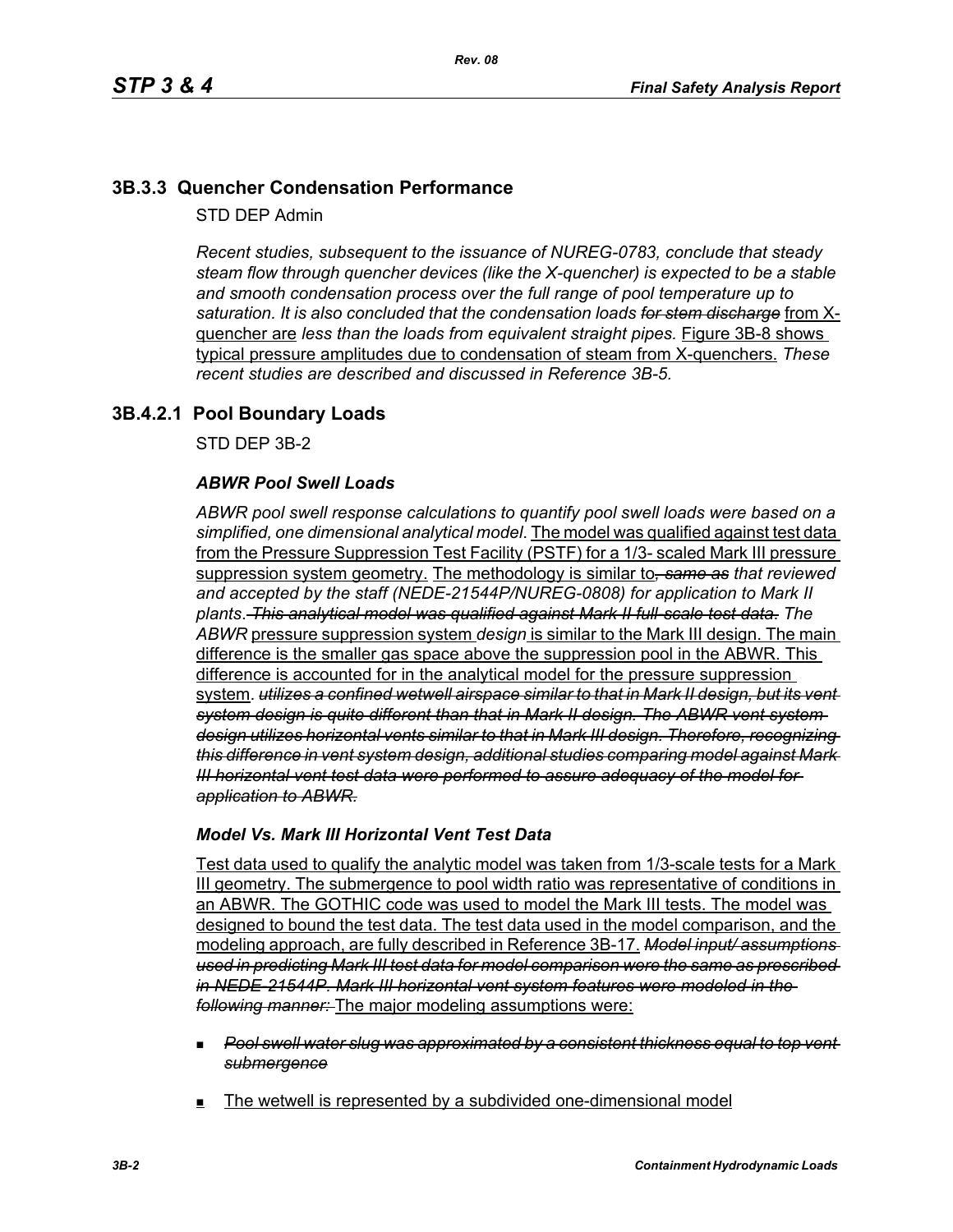- The *Drywell* drywell *pressure transient and vent clearing times* was specified using data from the tests *input based on test data*
- **Pressure losses between the measured pressure in the drywell and the weir wall** region were ignored to maximize the air flow into the suppression pool
- *Vent flow area increased in order with the clearing of middle and bottom vents* A single horizontal vent, having the full combined open area of the three horizontal vents, was modeled at the elevation of the top vent

*Test data used for model comparison were taken from full-scale and sub-scale tests, and they were representative of ABWR submergence to pool width ratio. The test data used in model comparison are listed in Table 3B-8.*

*Comparison results,* summarized in Reference 3B-17 *Table 3B-9 and sample results shown graphically in Figures 3B-9 and 3B-10, demonstrate that the model over predicts the horizontal vent test data. These comparison results demonstrate and assure adequacy of the model for calculating ABWR pool swell response.*

#### *Pool Swell Loads*

*Pool swell response calculations were done using the* same modeling approach and assumptions that were used in the qualification against the 1/3 scale Mark III test data. The model is fully described in Reference 3B-17.*analytical model described above. Reference 3B-14 provides a detailed description of the model. The modeling scheme for calculations was consistent with that used for model vs. test data comparison. For an added conservatism in model predictions, water slug surface area occupied by the air bubble was taken as 80% of the total pool surface area in pool swell response calculations.*

The model includes *In modeling and simulating the pool swell phenomenon, the following assumptions were made*:

- *(1) Noncondensable gases are assumed to behave as an ideal gas.*
- *(2) After the vent clearing, only noncondensable gases flow through the vent system.*
- *(3) The flow rate of noncondensable gases through the vent system is calculated assuming one-dimensional flow under adiabatic conditions and considering the pipe friction effects* with possible choking at the vent exit.
- *(4)* All three horizontal vents are combined into a single flow path that has the total flow area of all 3 vents. The bottom of the single modeled vent is located at the physical bottom of the top vent in the vertical vent pipe.*The noncondensable gases contained initially in the drywell are compressed isentropically.*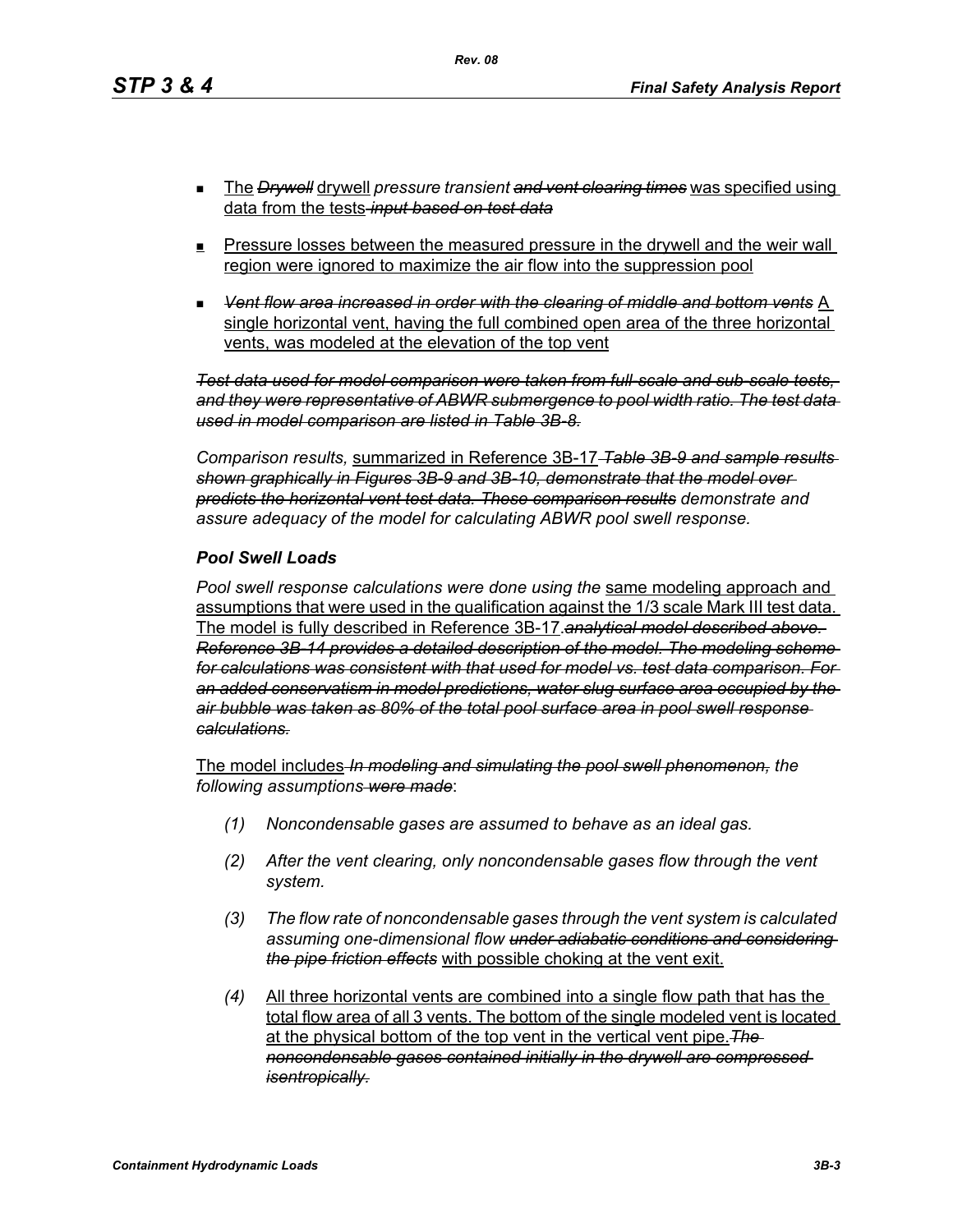- *(5) The temperature of bubbles* is forced to near thermal equilibrium with the pool. *(noncondensable gas) in the pool is taken to be the same as that of the noncondensable gases in the drywell (from (4)).*
- *(6) After the vent clearing, pool water of constant thickness above the top horizontal vent outlet is accelerated upward.*The built-in interfacial drag models in GOTHIC are used to predict the bubble expansion and the acceleration of the water above the vents, including differential velocity in the air and water phases resulting in thinning of the slug as it rises.
- *(7) Friction between* the *pool water and the pool boundary and fluid viscosity are* is *neglected.*
- *(8) Noncondensable gases present in the wetwell airspace are assumed* is compressed by the rising water. For predicting the maximum slug velocity, the air space is assumed to be in thermal equilibrium with the pool to minimize the air space pressure. For predicting the maximum bubble and air space pressure, the air space is assumed to be thermally isolated from the pool.to undergo a polytropic compression process during the pool swell *phase.*
- *(9)* Heat transfer to the pool and air space boundaries is ignored*. For conservative estimates, a polytropic index of 1.2 will be used for computing the pool swell height and pool swell velocity, and an index of 1.4 for computing pressurization of the wetwell airspace.*
- *(10) For added conservatism, pool swell velocity obtained in (9) above will be multiplied uniformally by a factor of 1.1 in defining impact/drag loads.* The air bubble is constrained to rise in an area that is 80% of the full pool area.

*Structures located between 0 and 7m*8.8m *above the initial surface will be subjected to impact load by an intact water ligament, where the 7m* 8.8m *value corresponds to the calculated maximum pool swell height. The load calculation methodology will be based on that approved for Mark II and Mark III containments (NUREG-0487 and NUREG-0978).*

*Structures located at elevations between the 7m*8.8m *and 10.3m*12.1m *will be subjected to froth impact loading. This is based on the assumption that bubble breakthrough (i.e., where the air bubbles penetrate the rising pool surface) occurs at 7m*8.8m *height, and the resulting froth swells to a height of 3.3m. This froth swell height is the same as that defined for Mark III containment design and this.*This *is considered to be conservative for the ABWR design. Because of substantially smaller wetwell gas space volume (about 1/5th of the Mark III design), the ABWR containment is expected to experience a froth swell height substantially lower than the Mark III design. The wetwell gas space is compressed by the rising liquid slug during pool swell, and the resulting increase in the wetwell gas space pressure will decelerate the liquid slug before the bubble break-through process begins. The load calculation methodology will be based on that approved for the Mark III containment (NUREG-0978).*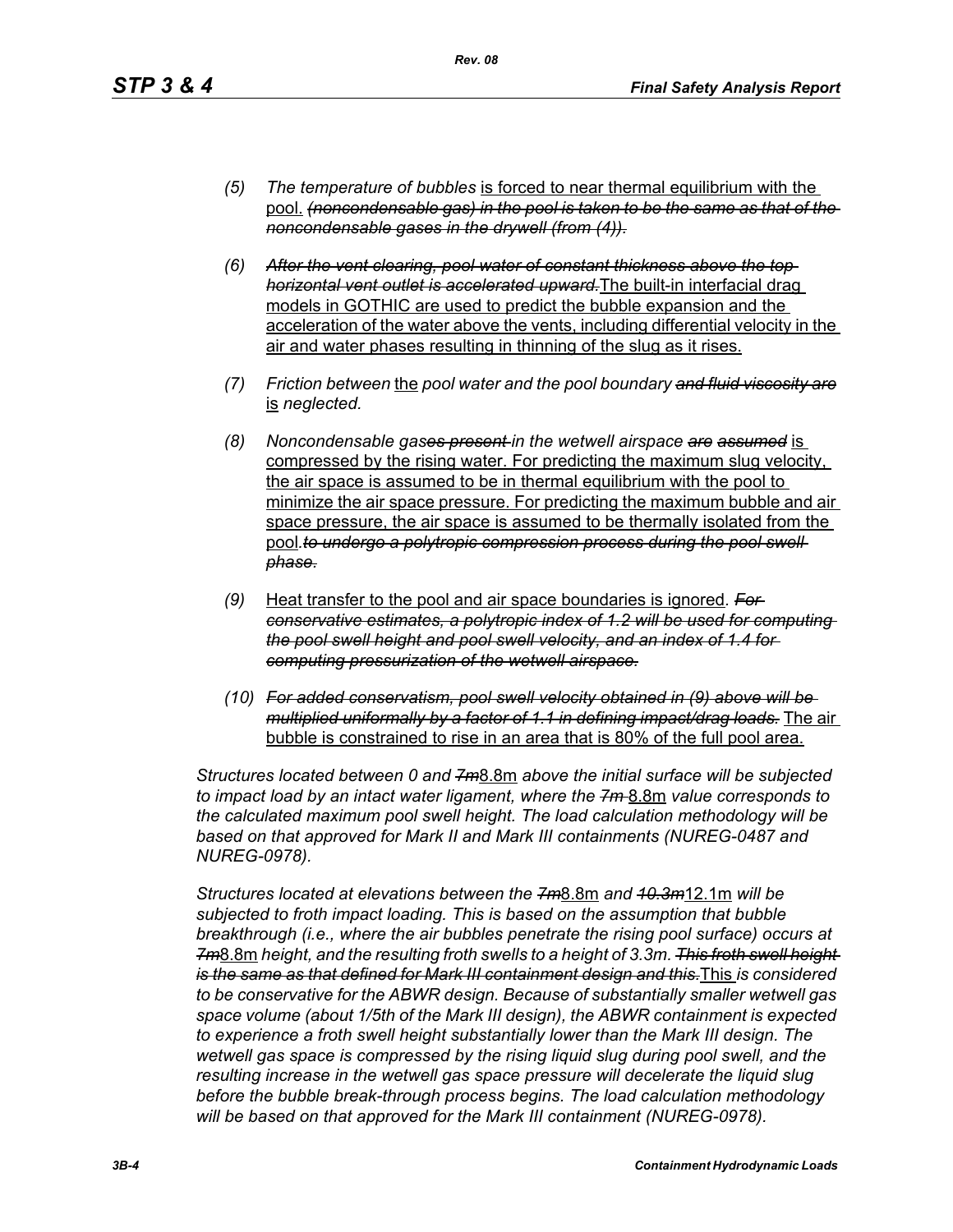*As shown in Figure 3B-13 the gas space above the 10.3 m*12.1m *elevation will be exposed to spray condition including*which is expected to induce *no significant loads on structures in that region.* 

*As drywell air flow through the horizontal vent system decreases and the air/water suppression pool mixture experiences gravity-induced phase separation, pool upward movement stops and the "fallback" process starts. During this process, structures between the bottom vent and the 10.3m*12.1m *elevation can experience loads as the mixture of air and water fall past the structure. The load calculation methodology for the defining such loads will be based on that approved for Mark III containment (NUREG-0978).*

#### **3B.4.2.3 Impact and Drag Loads**

STD DEP 3B-1

STD DEP Admin

*As the pool level rises during pool swell, structures or components located above the initial pool surface (but lower than its maximum elevation) will be subjected to water impact and drag loads. The following equations will be used to compute the applicable impact and drag loads on affected structures.*

| <b>Impact Load</b>                                                |     |                                               |  |
|-------------------------------------------------------------------|-----|-----------------------------------------------|--|
| <b>Flat Target:</b>                                               |     |                                               |  |
| т                                                                 | $=$ | $(0.011 \times W)$ / V for V $\geq$ 2.13m / s |  |
|                                                                   | $=$ | $(0.0016 \times W)$ for $V < 2.13m/s$         |  |
| The equation above is replaced with the following equation below: |     |                                               |  |
| Т                                                                 | $=$ | $(0.011 \times W) / V$ for $V \ge 2.13$ m / s |  |
|                                                                   | $=$ | $(0.0052 \times W)$ for V < 2.13m / s         |  |
| where                                                             |     |                                               |  |
| Τ                                                                 | $=$ | Pulse duration, s                             |  |
| D                                                                 | =   | Diameter of cylindrical pipe, m               |  |
| W                                                                 | =   | Width of the flat structure, m                |  |
| v                                                                 |     | Impact velocity, m/s                          |  |

#### **3B.4.3.2.1 Description of CO Database**

STD DEP Admin

*A detailed description, evaluation, and discussion of CO data are given in Reference 3B-7.*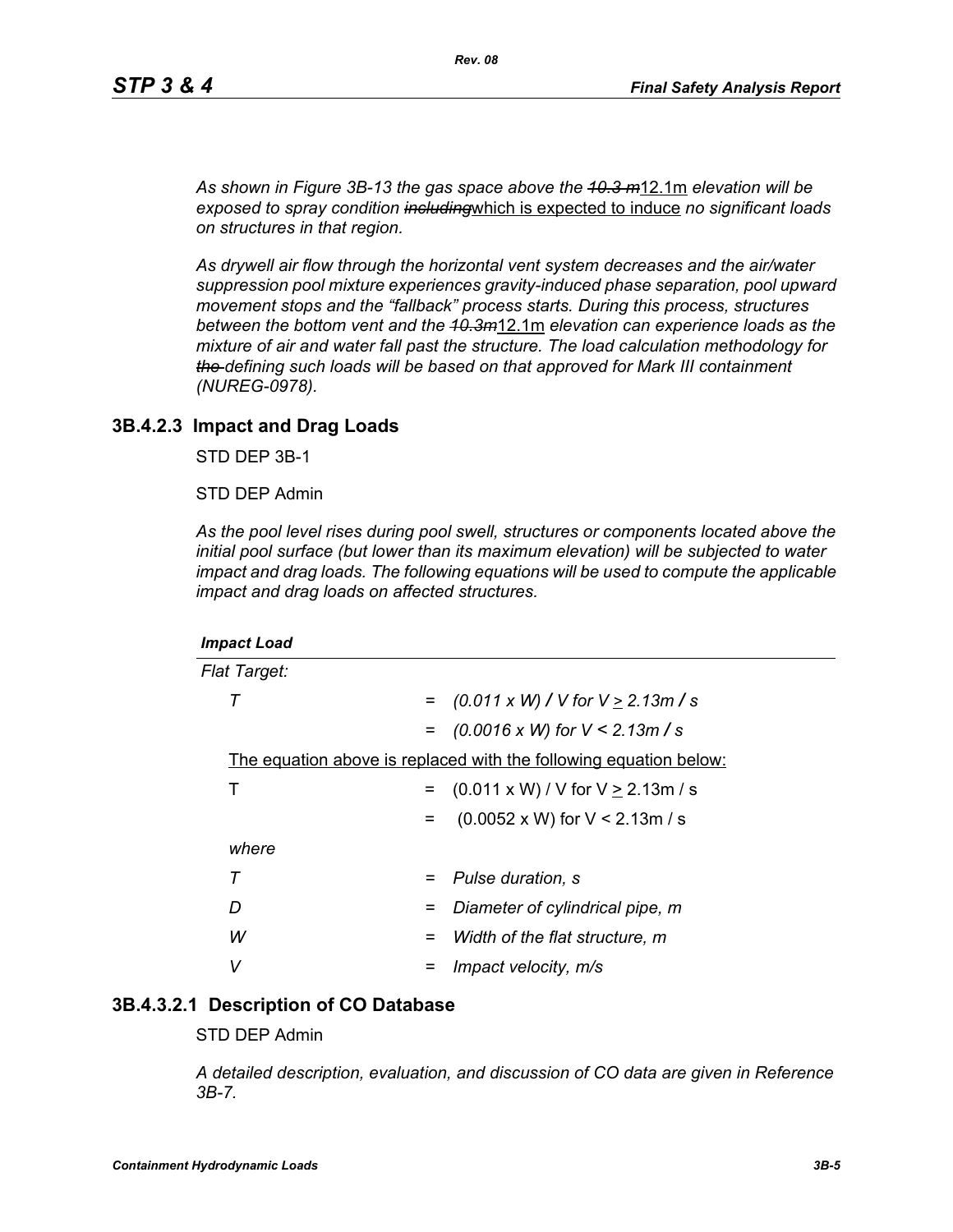*The test program consisted of a total of 13 simulated blowdowns in sub-scaled test facility representing a one-cell (360°* 36°*) sector of the ABWR horizontal vent design, which included a signal* single *vertical/horizontal vent module. The subscaled (SS) test facility was geometrically (all liner dimensions scaled by a factor of 2.5) similar to the prototypical ABWR design, and the single vertical/horizontal vent module included all three horizontal vents, as shown in Figure 3B-15. In these tests, full-scale thermodynamic conditions were employed. This approach is based on the belief that condensation phenomena at the vent exit are mainly governed by the thermodynamic properties of the liquid and vapor phases. In accordance with this scaling procedure, measured pressure amplitudes are equal to full-scale values at geometrically similar locations, whereas measured frequencies are 2.5 times higher than the corresponding full-scale frequencies.The technical basis for using this scaling approach was based on extensive review and evaluation of the available literature on CO scaling and scaled tests performed for Mark II and Mark III containments, as well as general consensus of technical experts in this field. The CO scaling studies, which have been performed independently by various technical experts, show that for tests in a geometrically scaled facility with full-scale thermodynamic conditions, the measured pressure amplitudes are the same as full-scale values at geometrically similar locations, and measured pressure frequencies are the scale factor times higher than the corresponding full-scale frequencies.*

## **3B.4.3.3.3.3 Loads on Horizontal Vent**

#### STD DEP Admin

*For structure evaluation of the horizontal vent pipe and pedestal, an upward load, based on the HVT test data, is conservatively defined as shown in Figure 3B-27* 3B-33*.*

*For building structure response analysis for the evaluation of RPV and its internals, the horizontal vent upward load is specified as shown in Figure 3B-28* 3B-34*. To bound symmetrical and asymmetrical loading conditions, the following two load cases will be considered and analyzed.*

#### **3B.4.4.1 Exhaust Steam Condensation Loading**

STD DEP T1 2.4-3

*The RCIC system is a safety system, consisting of a steam turbine, pump, piping, accessories, and necessary instrumentation. The steam turbine exhaust steam piping is ASME Code Class 2 piping, as noted in the RCIC P&ID in Tier 2 Figure 5.4-8.*

*To minimize exhaust steam line vibration and noise levels, the discharge end of the turbine exhaust line will be equipped with a condensing sparger. The sparger design configuration will be similar to that currently used successfully for the operating BWRs.* The turbine exhaust piping, including the RCIC sparger, are designed to retain piping pressure integrity and functional capability.

*The condensing sparger is expected to produce a very smooth steam condensation operation resulting in low pressure fluctuations in the poll* pool*, which would imply low*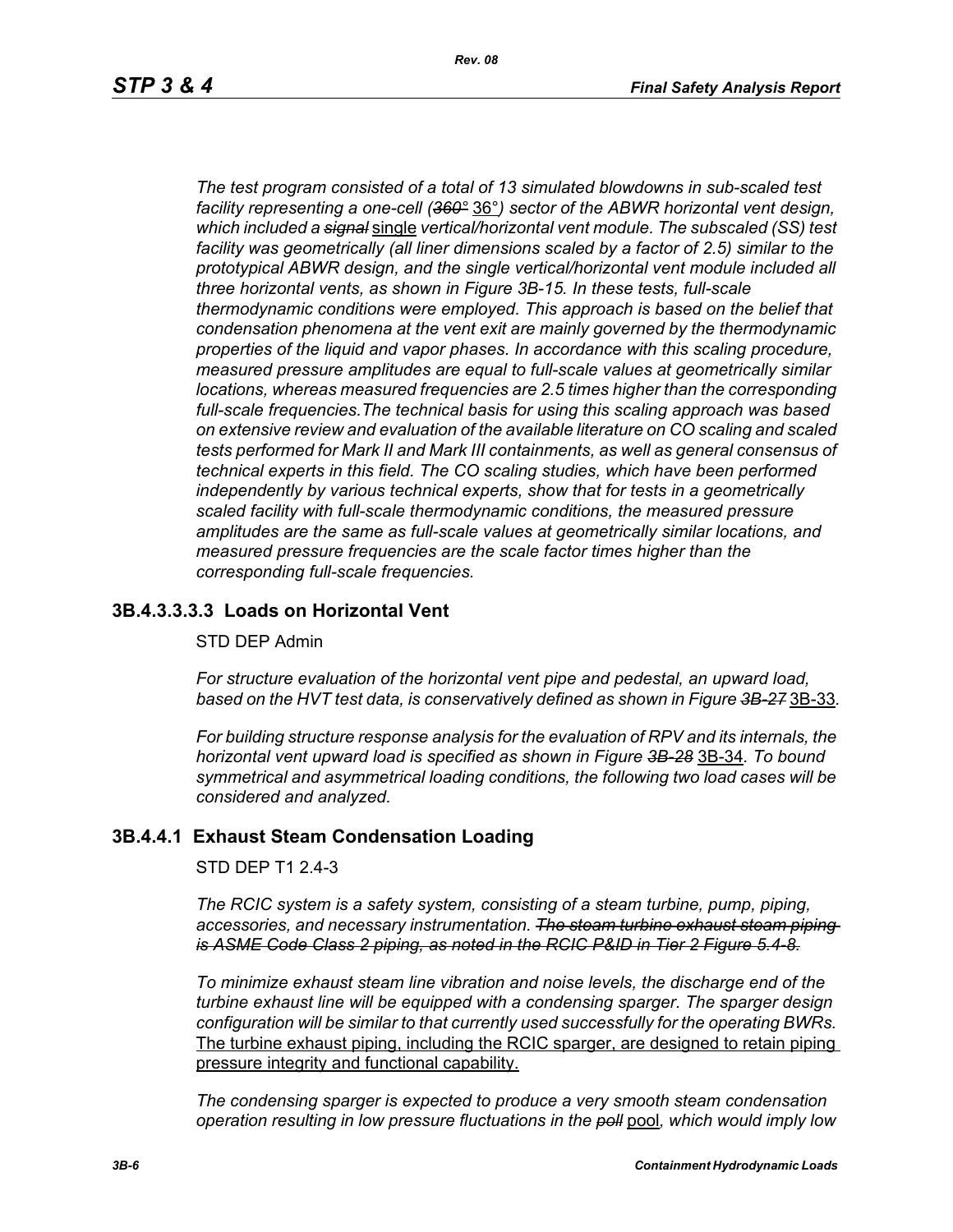*pressure on the pool boundary. During RCIC operation, steam mass flux in the neighborhood of 470.72 PaÞs are expected, which should assure smooth steam condensation process. During the extended RCIC operation, condensing exhaust steam will bring the poll* pool *to high temperature. At high poll* pool *temperatures, long plumes consisting of a random two-phase mixture of entrained water and steam bubbles are expected to exist. As reported in Reference 3B-16*, this plume would not shed large coherent bubbles. Large coherent bubbles are a concern because they may drift and collapse in a cooler region of the pool, *the condensation of the steam within such a mixture will not give rise to large bubbles that drift in to a cooler region of the pool and suddenly collapse which could transmit* potentially producing *significant loads to the pool boundary.*

### **3B.5 Submerged Structure Loads**

STD DEP Admin

*During SRV actuations, the dynamic process of the steam blowdown is quite similar to LOCA steam blowdown but the induced load is mitigated by the X-quencher device attached at the end of each discharge device* line. *Two types of loads are important. One is due to the water jet formed at the confluence of the X-Quencher arm* arms *discharges and another is due to the four air bubbles formed between the arms of the X-Quencher. These air bubbles are smaller in size than the LOCA air bubbles, reside longer in the pool, and oscillate as they rise to the free surface of the pool.*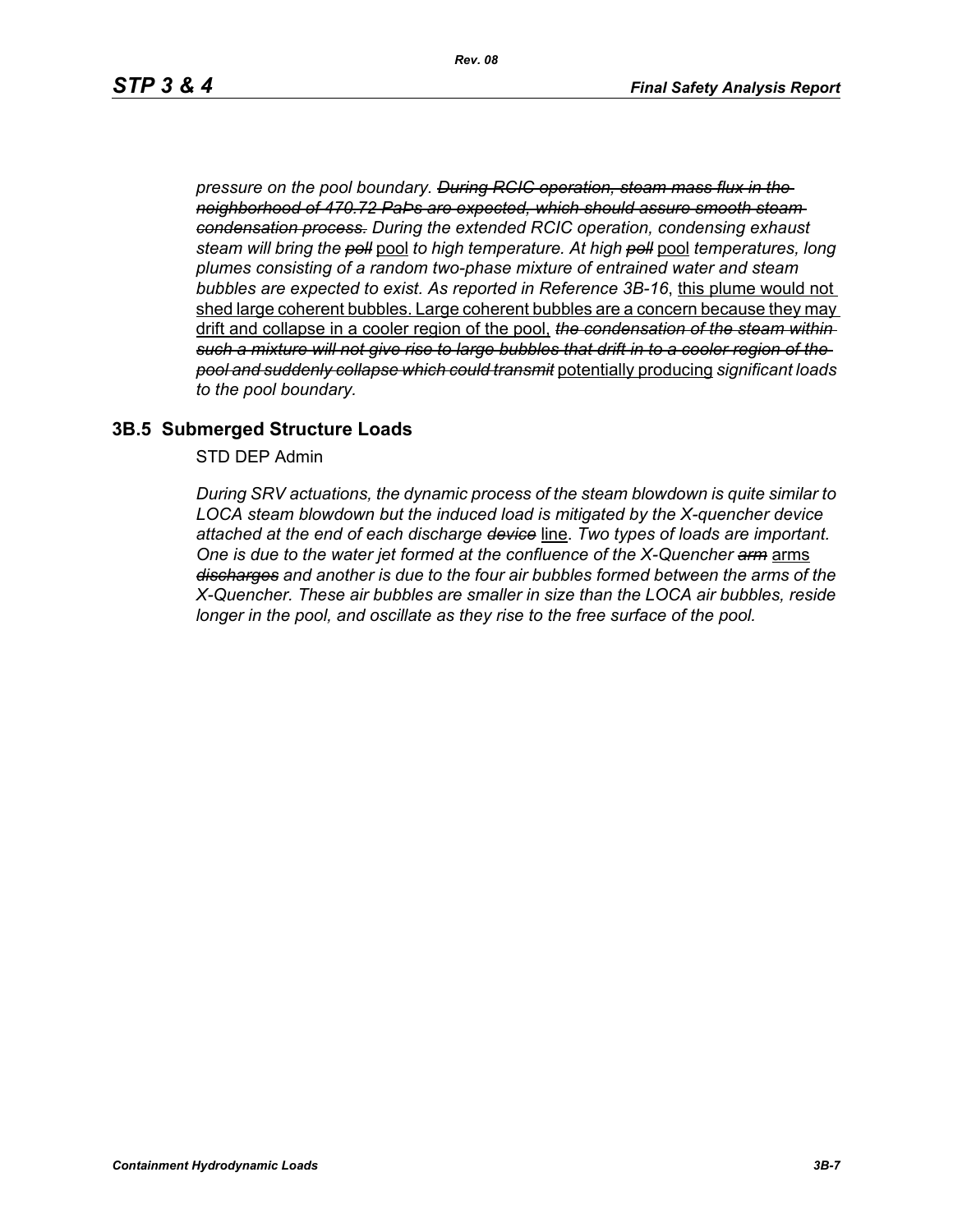#### **3B.7 References**

STD DEP Admin

STD DEP 3B-2

- 3B-13 *T. H. Chuang, L. C. Chow, and L. E. Lasher, "Analytical Model for Estimating Drag Forces on Rigid Submerged Structures Caused by LOCA and Safety Relief Valve Ramshead Air Discharges"*, Supplement for X-Quencher Air Discharge," *NEDO-21471, Supplement 1, June 1978.* October 1979.
- 3B-17 "Post LOCA Suppression Pool Swell Analysis for ABWR Containment Design," UTLR-0005, Toshiba Corporation, September 2009.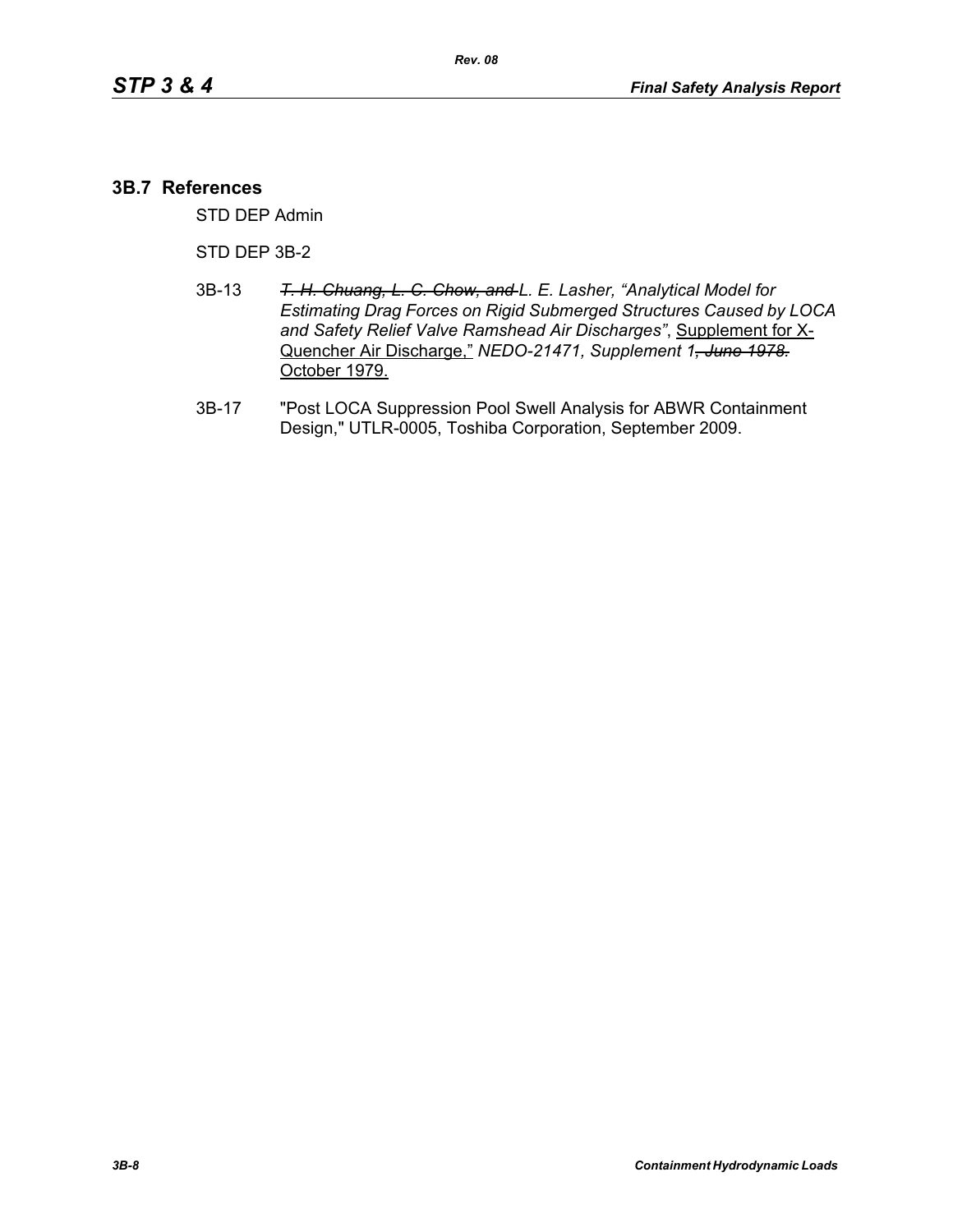| Description                           | Value                |  |  |  |
|---------------------------------------|----------------------|--|--|--|
| 1. Air bubble pressure (maximum)      | 133.37 kPaG 195 kPaG |  |  |  |
| 2. Pool swell velocity (maximum)      | $10.9$ m/s           |  |  |  |
| 3. Wetwell airspace pressur (maximum) | 107.87 kPaG 146 kPaG |  |  |  |
| 4. Pool swell height (maximum)        | 7m 8.8m              |  |  |  |

# **Table 3B-1 Pool Swell Calculated Values**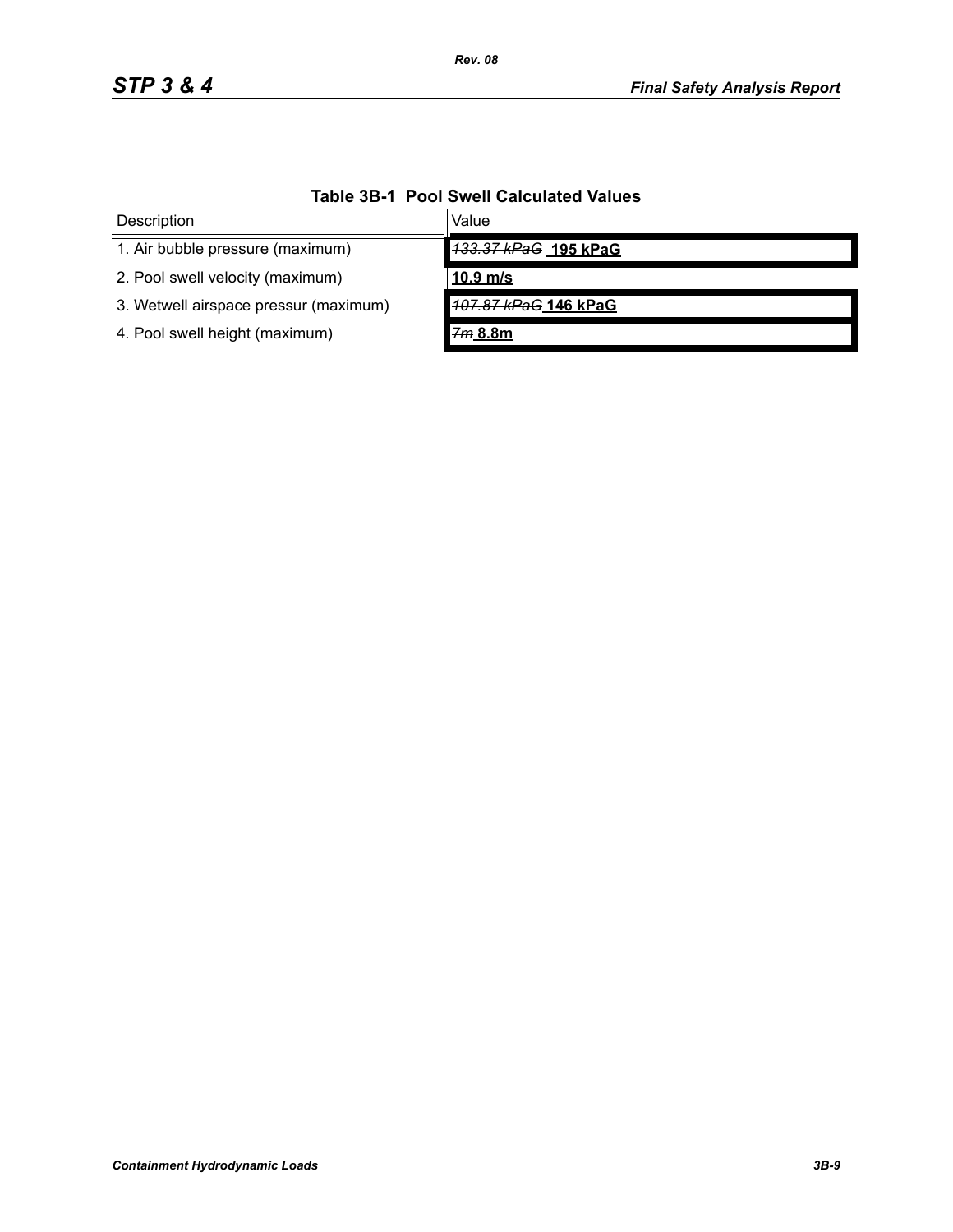*Figure 3B-11 Pool Boundary Pressure During Pool Swell, Normalized to Bubble Pressure*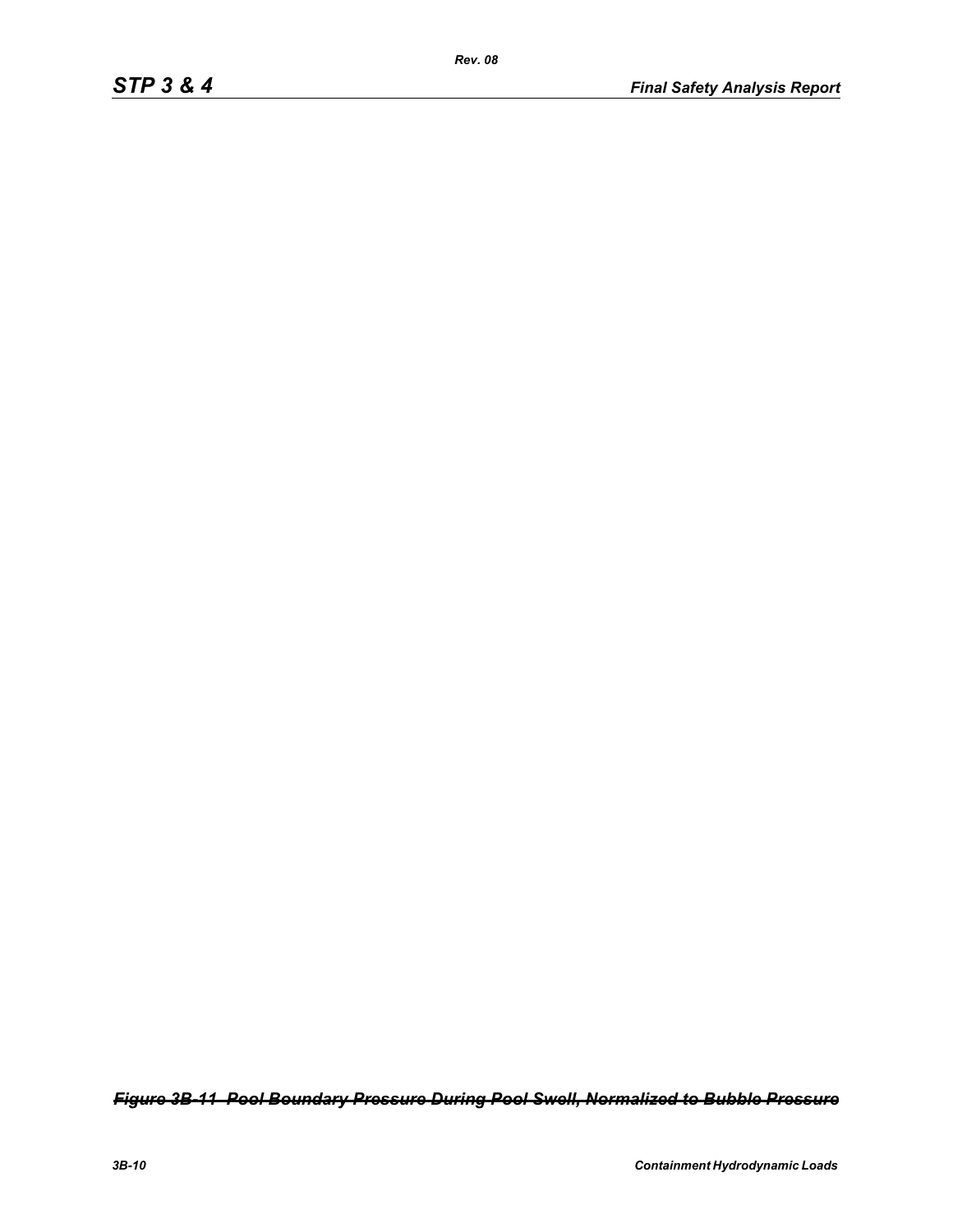

**Figure 3B-12 Time History of Air Bubble Pressure**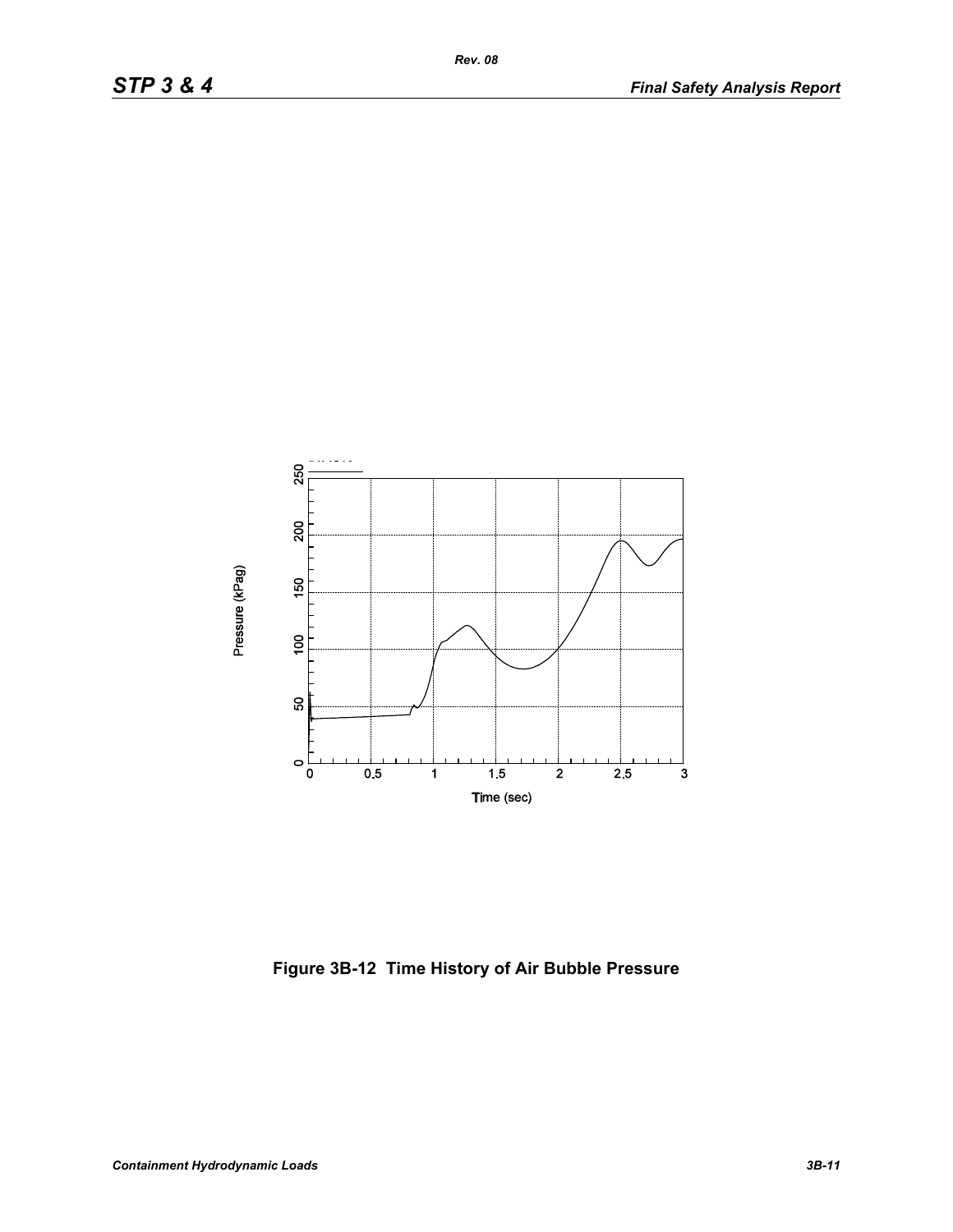

**Figure 3B-13 Schematic of the Pool Swell Phenonmenon**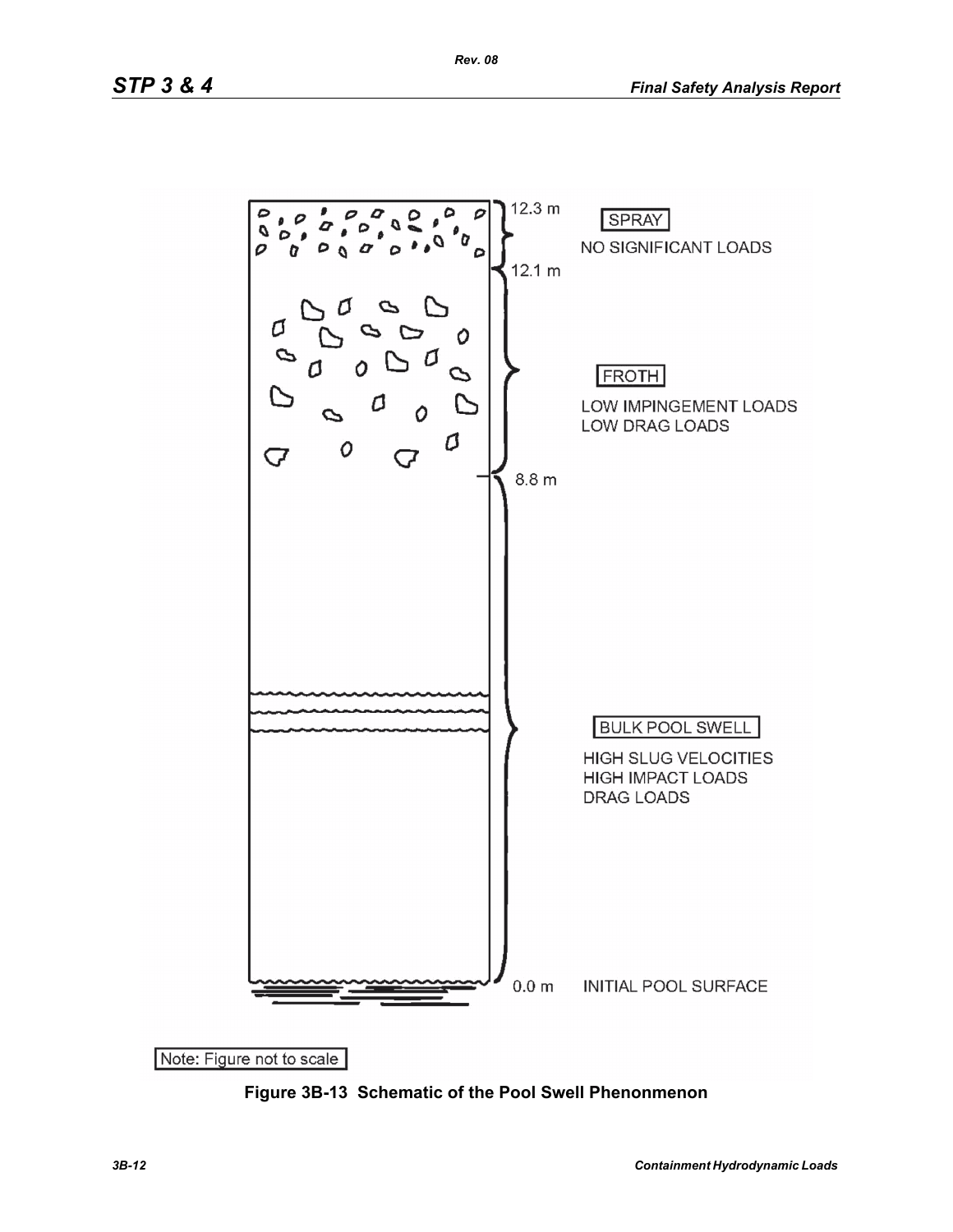

**Figure 3B-21 ABWR CO Source Load Methodology**